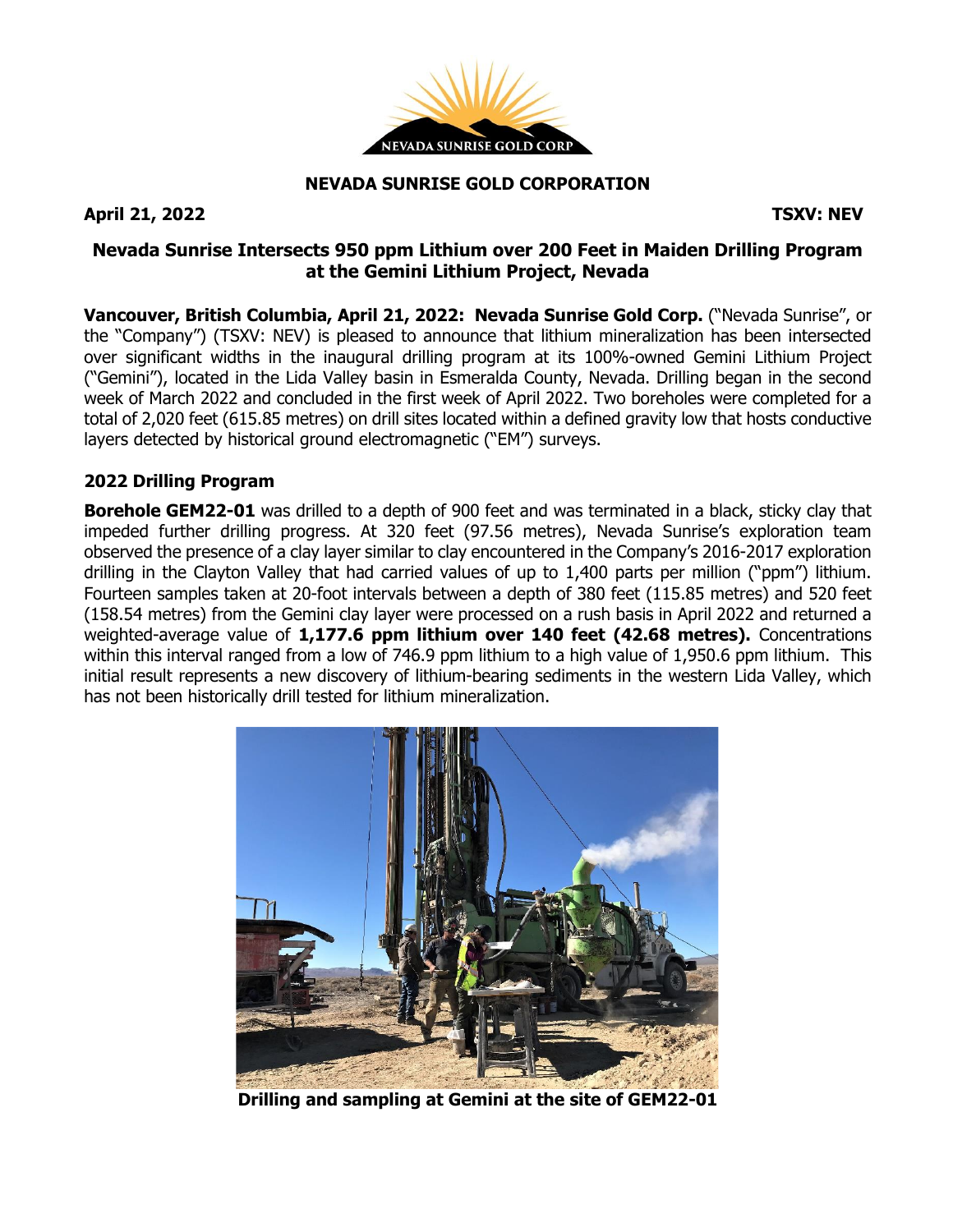A second suite of samples was subsequently submitted from the upper clay layer in borehole GEM22-01, which was observed to contain intermittent brown clays and tuffaceous ash layers. The analytical result was the recognition of another mineralized zone averaging 295.45 ppm lithium over 60 feet (18.29 metres) from 320 feet (97.56 metres) to 380 feet depth (115.85 metres). When the two consecutive layers from GEM22-01 are combined, the result is a continuously-mineralized interval of 200 feet (60.98 metres) from **320 to 520 feet (97.56 to 158.54 metres) averaging 950.57 ppm lithium**.

**Borehole GEM22-02** was drilled to a depth of 1,120 feet (341.5 metres) at a location approximately 0.69 miles (1.1 kilometre) south of GEM22-01 and also encountered the brown clay/tuffaceous ash layer and the green clay layer. Representative samples from each layer were submitted in the second suite of rush samples and returned weighted-average values of **775.9 ppm lithium over 130 feet (39.63 metres) from 390 to 520 feet (118.90 to 158.54 metres)** (see Table 1 below for results from GEM22-01 and GEM22-02).

The initial analytical results from boreholes GEM22-01 and GEM22-02 suggest that the lithium-bearing clay layers at Gemini may be widespread. Additional drilling is planned following receipt of an amendment to the current Bureau of Land Management drilling permit, which will be required to cover the Company's newly-expanded land position. In April 2022, Nevada Sunrise staked 258 lode claims totaling 5,420 acres (2,193.4 hectares) over the outline of the gravity low to effectively cover the possible extent of the lithium-bearing clay layers. Follow-up geophysical surveys are planned in 2022 within the gravity low to further map the conductive layers detected by Nevada Sunrise in 2016.

| <b>GEM22-01 Lithium Mineralization</b> |               |     |                   |              |        |        |  |  |  |
|----------------------------------------|---------------|-----|-------------------|--------------|--------|--------|--|--|--|
| Lithium                                | Interval (ft) |     | Length            | Interval (m) |        | Length |  |  |  |
| (ppm)                                  | From          | Τo  | (f <sub>t</sub> ) | From         | To     | (m)    |  |  |  |
| 950.57                                 | 320           | 520 | 200               | 97.56        | 158.54 | 60.98  |  |  |  |
| Including 1,177.61                     | 380           | 520 | 140               | 115.85       | 158.54 | 42.68  |  |  |  |
| 1,675.21<br>and                        | 480           | 520 | 40                | 146.34       | 158.54 | 12.20  |  |  |  |

# **Table 1. Lithium Results from Boreholes GEM22-01 and GEM22-02**

| <b>GEM22-02 Lithium Mineralization</b> |               |     |                 |              |        |        |  |  |  |
|----------------------------------------|---------------|-----|-----------------|--------------|--------|--------|--|--|--|
| Lithium                                | Interval (ft) |     | Length          | Interval (m) |        | Length |  |  |  |
| (ppm)                                  | From          | Т٥  | $^{\prime}$ ft) | From         | Т٥     | (m)    |  |  |  |
| 775.9                                  | 390           | 520 | 130             | 118.90       | 158.54 | 39.63  |  |  |  |
| Including 1,133.1                      | 480           | 520 | 40              | 146.34       | 158.54 | 12.20  |  |  |  |

The Company's exploration objectives for Gemini are twofold: testing the conductive zones for lithium brines at depth and analyzing drill cuttings for lithium-in-sediments. A total of 37 sediment samples were submitted to American Assay Laboratories ("American Assay") for analysis on a rush basis, and 210 sediment samples were submitted to ALS Group USA ("ALS"), with both laboratories located in Reno, Nevada.

Thirty-seven (37) water samples were taken at certain levels within the boreholes where the drilling encountered formation water. These samples were submitted to WETLabs in Reno, Nevada for testing of general chemical parameters and selected metals. The water flows were not significant and no brines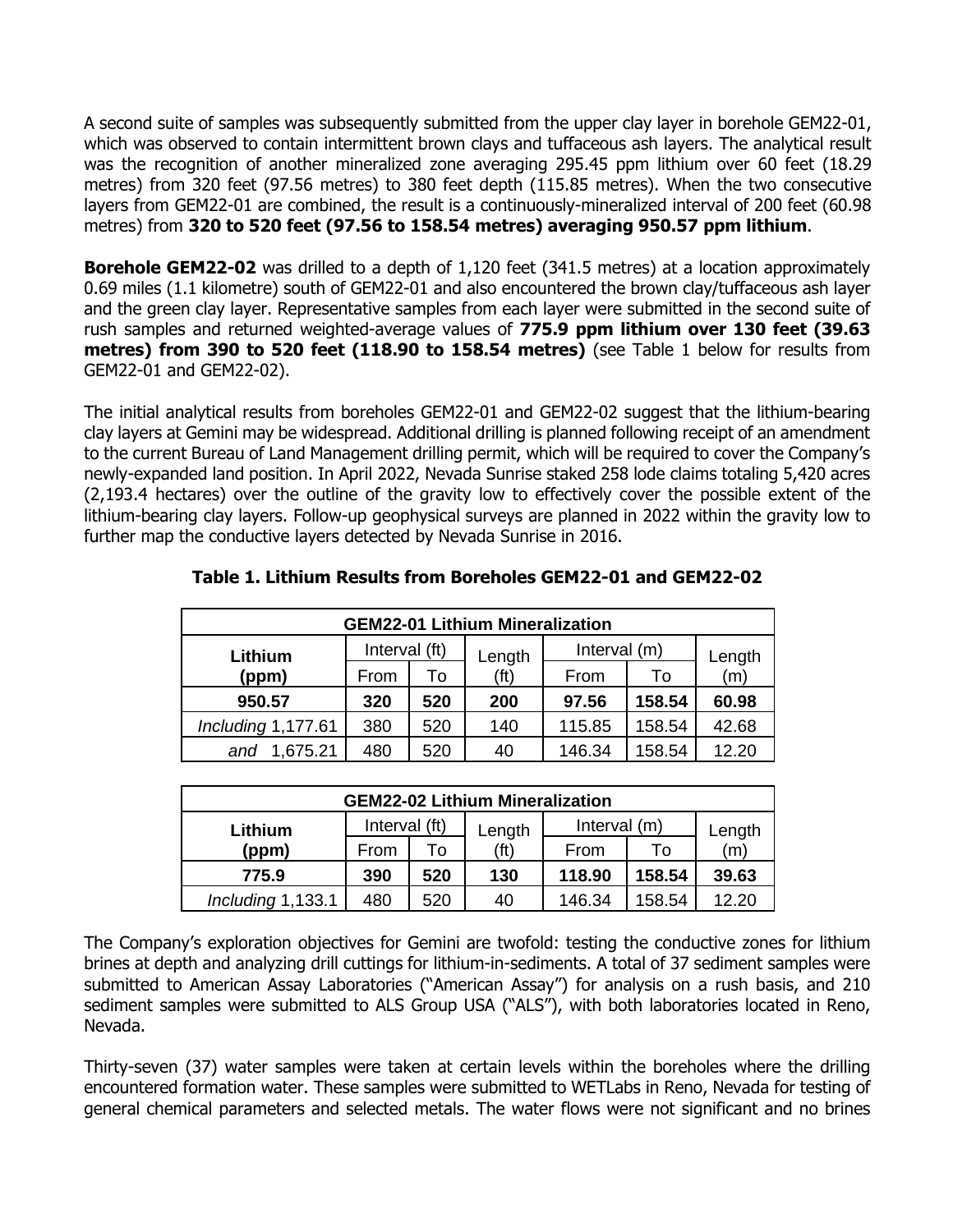were detected in either of the 2022 boreholes. The potential for brines exists at Gemini but may be located at greater depths than were tested in the 2022 spring drilling program.



**Electromagnetic Survey Results Showing Conductive Zones and 2022 Drill Holes at Gemini**

For further information on Gemini, including location maps and photos **click [here](https://www.nevadasunrise.ca/projects/gemini-lithium/)**

## **About Gemini**

Gemini consists of 387 unpatented placer and lode claims located in the western Lida Valley, Esmeralda County, approximately 6 miles (10 kilometres) east of the town of Lida, Nevada. Nevada Sunrise expanded the size of the Project by staking 80 new unpatented claims in March 2022, and 268 additional unpatented claims in April 2022. Gemini is situated adjacent to the Gold Point Solar Energy Zone, a Bureau of Land Management land reserve set aside for solar and wind power generation projects until 2033. Drill pads and access roads remain in place at Gemini with an active drilling permit.

The Lida Valley is a flat, arid basin with a similar geological setting to the better-known Clayton Valley basin where Albermarle Corporation operates the Silver Peak lithium brine mine, which has operated continuously since 1966. Exploration at Gemini is complemented by the Company's 80.09 acre/feet/year water right, a pre-requisite for the exploration and development of lithium brine projects in Nevada. Under the laws of Nevada, water cannot be pumped from a subterranean source without a valid water permit.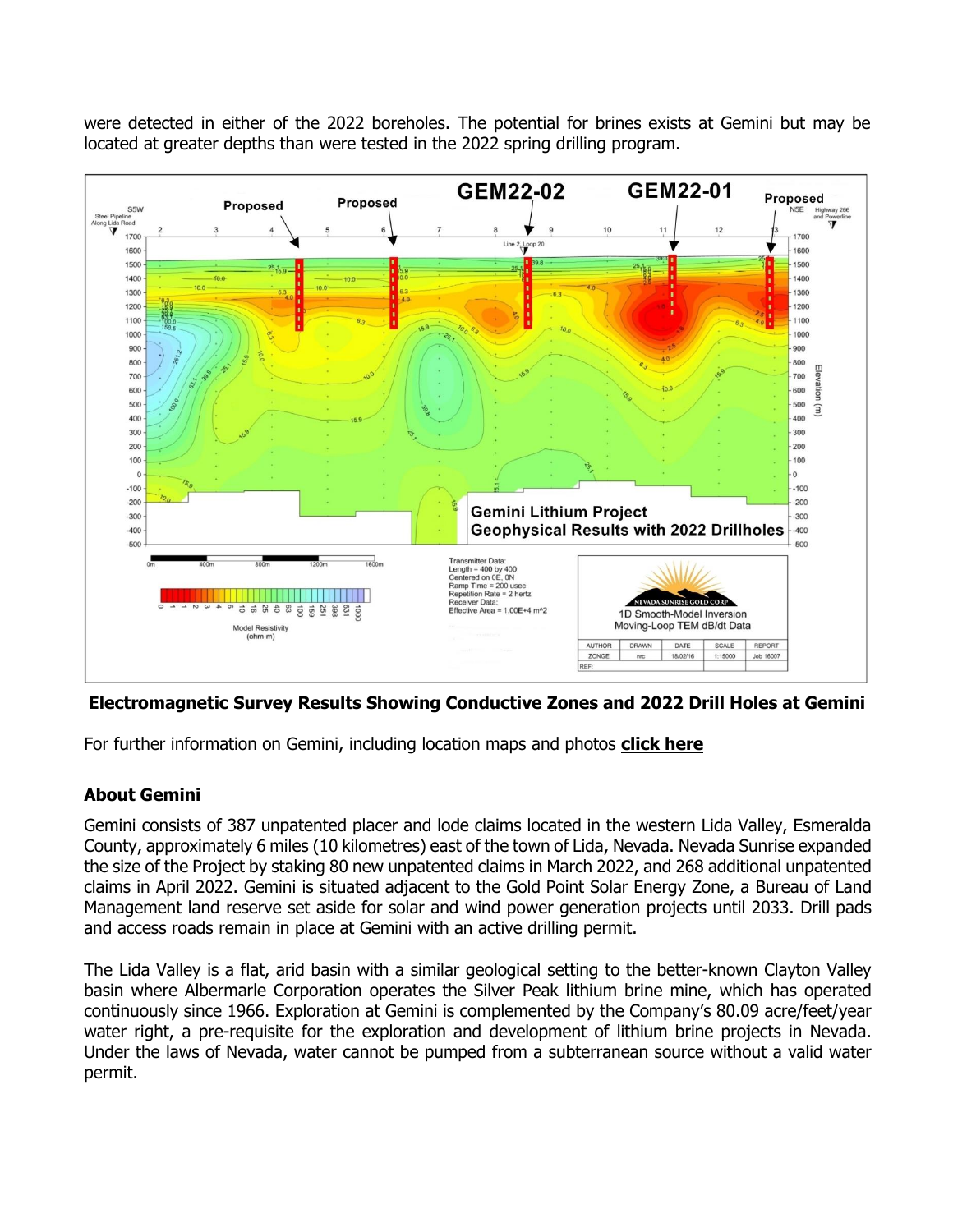## **Sampling and Analytical QA/QC and Statement of Qualified Person**

Sediment samples were shipped to American Assay and to ALS. The rush samples reported in this document were analyzed at American Assay utilizing a multi-element ICP-MS method. ALS will employ similar multi-element ICP-MS methods on the standard turnaround samples. Duplicates, filed blanks, and certified reference standards were inserted at regular intervals in the sample stream to ensure accuracy of the analytical method.

The scientific and technical information contained in this news release has been reviewed and approved by Robert M. Allender, Jr., CPG, RG, SME and a Qualified Person for Nevada Sunrise as defined in National Instrument 43-101 – Standards of Disclosure for Mineral Projects.

#### **About Nevada Sunrise**

Nevada Sunrise is a junior mineral exploration company with a strong technical team based in Vancouver, BC, Canada, that holds interests in gold, copper, cobalt and lithium exploration projects located in the State of Nevada, USA.

The Company's key gold asset is a 20.01% interest in a joint venture with New Placer Dome Gold Corp. (TSXV: NGLD) at the Kinsley Mountain Gold Project near Wendover, NV. Kinsley Mountain is a Carlinstyle gold project hosting a National Instrument 43-101 compliant gold resource consisting of **418,000 indicated ounces of gold grading 2.63 g/t Au (4.95 million tonnes), and 117,000 inferred ounces of gold averaging 1.51 g/t Au (2.44 million tonnes), at cut-off grades ranging from 0.2 to 2.0 g/t Au <sup>1</sup> .**

<sup>1</sup> Technical Report on the Kinsley Project, Elko County, Nevada, U.S.A., dated June 21, 2021 with an effective date of May 5, 2021 and prepared by Michael M. Gustin, Ph.D., and Gary L. Simmons, MMSA and filed under New *Placer Dome Gold Corp.'s Issuer Profile on SEDAR [\(www.sedar.com\)](https://c212.net/c/link/?t=0&l=en&o=3232825-1&h=4288497972&u=http%3A%2F%2Fwww.sedar.com%2F&a=www.sedar.com).*

Nevada Sunrise has right to earn a 100% interest in the Coronado VMS Project, located approximately 48 kilometers (30 miles) southeast of Winnemucca, NV. The Company owns a 15% interest in the historic Lovelock Cobalt Mine and the Treasure Box copper properties, each located approximately 150 kilometers (100 miles) east of Reno, NV, with Global Energy Metals Corp. (TSXV: GEMC) holding an 85% participating interest.

Nevada Sunrise owns 100% interests in the Gemini and Jackson Wash lithium projects, both of which are located in Esmeralda County, NV. The Company owns Nevada water right Permit 86863, located in the Lida Valley basin, near Lida, NV.

#### **For Further Information Contact:**

Warren Stanyer President and Chief Executive Officer Telephone: (604) 428-8028 Facsimile: (604) 684-9365 email: [warrenstanyer@nevadasunrise.ca](mailto:warrenstanyer@nevadasunrise.ca)

#### **FORWARD LOOKING STATEMENTS**

This release may contain forward‐looking statements. Forward looking statements are statements that are not historical facts and are generally, but not always, identified by the words "expects", "plans", "anticipates", "believes", "intends", "estimates", "projects", "potential" and similar expressions, or that events or conditions "will", "would", "may", "could" or "should" occur and include disclosure of anticipated